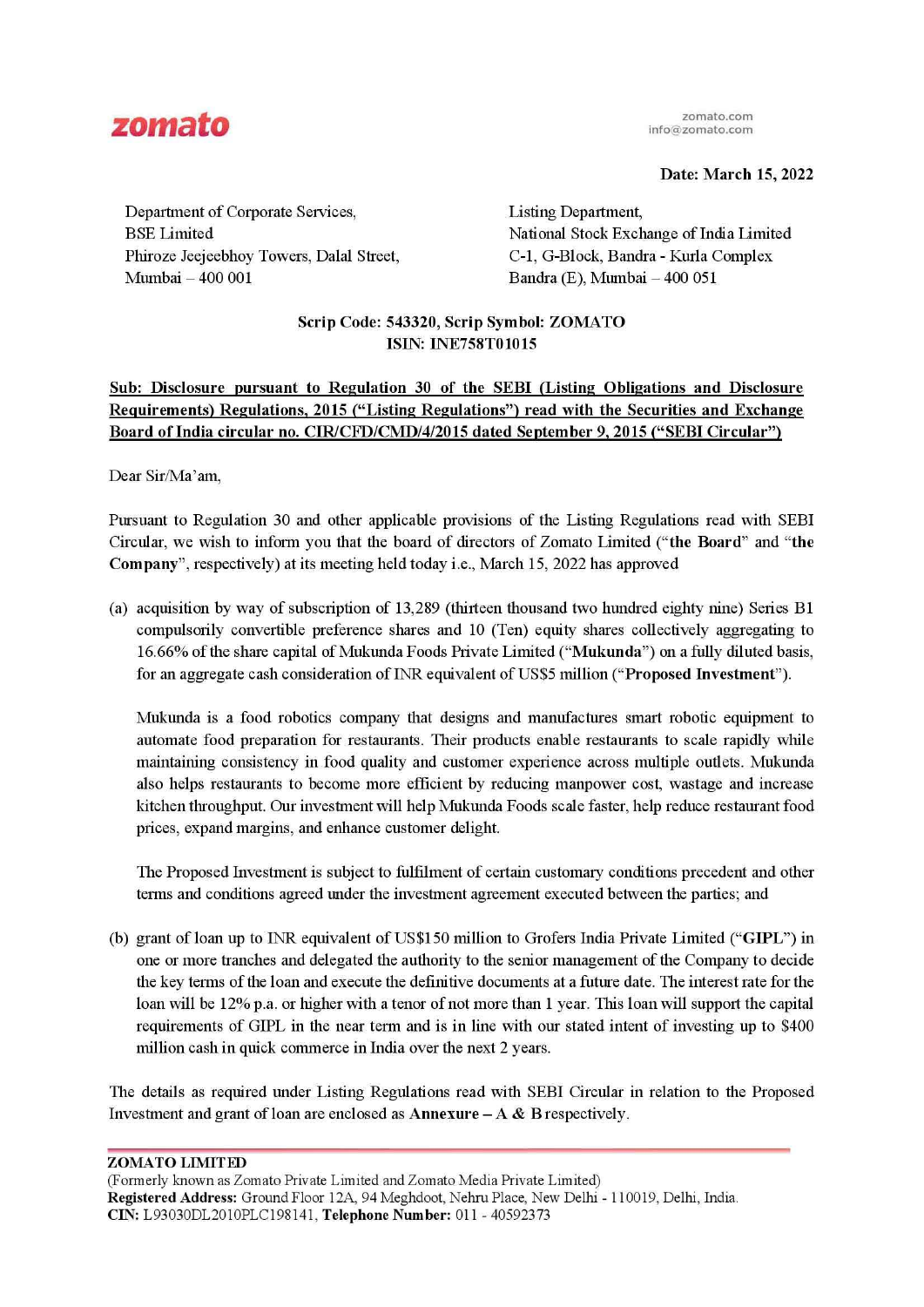

You are requested to take the same on record.

Thanking You, By Order of the Board **For Zomato Limited known as Zomato Private Limited and Zomato Media Private Limited)** 

**O**<br>Construction **o m**a<sub>1</sub> C 3  $60/$ 

**Sandhya Sethia Company Secretary** & **Compliance Officer Place: Gurugram Date: March 15, 2022**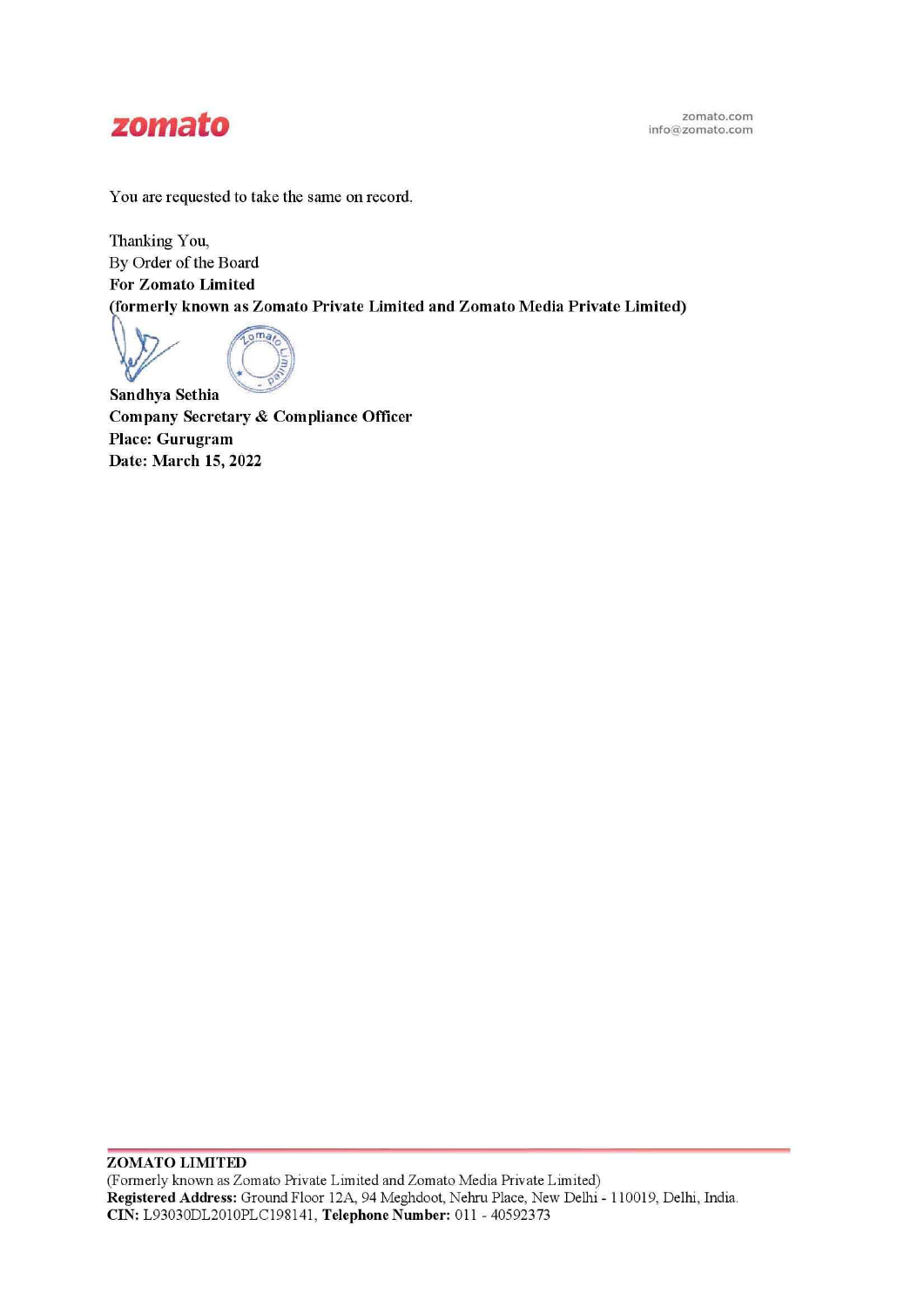

### Annexure A

| S.                     | <b>Particulars</b>                                                                                           | Mukunda Foods Private Limited                                                                                       |
|------------------------|--------------------------------------------------------------------------------------------------------------|---------------------------------------------------------------------------------------------------------------------|
| $\mathbf{N}\mathbf{o}$ |                                                                                                              |                                                                                                                     |
| 1.                     | Name of the entity, details in brief such as size,                                                           | Mukunda Foods Private Limited ("Mukunda")                                                                           |
|                        | turnover etc.                                                                                                |                                                                                                                     |
|                        |                                                                                                              | Authorized Share Capital: INR 6,09,51,600                                                                           |
|                        |                                                                                                              | Paid-up Share Capital: INR. 5,54,23,090                                                                             |
|                        |                                                                                                              |                                                                                                                     |
|                        |                                                                                                              | Turnover as at March 31, 2021(Audited): INR 3,24,70,938                                                             |
| $\overline{2}$ .       | Whether the acquisition would fall within related                                                            | We are a professionally managed Company with no                                                                     |
|                        | party transaction(s) and whether the promoter                                                                | promoter/promoter group and the acquisition of shares of                                                            |
|                        | promoter group / group companies have any interest                                                           | Mukunda by the Company does not fall under related party                                                            |
|                        | in the entity being acquired? If yes, nature of interest                                                     | transactions with Company/group companies.                                                                          |
|                        | and details thereof and whether the same is done at                                                          |                                                                                                                     |
| 3.                     | "arm's length".<br>Industry to which the entity being acquired belongs                                       | Food robotics and automation                                                                                        |
| $\overline{4}$ .       | Objects and effects of acquisition (including but not                                                        | This is in the nature of a minority investment. The investment                                                      |
|                        | limited to, disclosure of reasons for acquisition of                                                         | will help Mukunda to grow its business.                                                                             |
|                        | target entity, if its business is outside the main line                                                      |                                                                                                                     |
|                        | of business of the listed entity)                                                                            |                                                                                                                     |
| 5.                     | Brief details of any governmental or regulatory Not Applicable.                                              |                                                                                                                     |
|                        | approvals required for the acquisition.                                                                      |                                                                                                                     |
| 6.                     | Indicative time period for completion of the Within 7 business days.                                         |                                                                                                                     |
|                        | acquisition.                                                                                                 |                                                                                                                     |
| 7.                     | Nature of<br>consideration<br>whether<br>$\frac{1}{\sqrt{2}}$                                                | cash Cash consideration -payment through electronic mode.                                                           |
| 8.                     | consideration or share swap and details of the same.<br>Cost of acquisition or the price at which the shares |                                                                                                                     |
|                        | are acquired; Percentage of shareholding / control                                                           | Cost of Acquisition: INR equivalent of US\$ 5 million                                                               |
|                        | acquired and / or number of shares acquired;                                                                 | Percentage of Shareholding: 16.66%                                                                                  |
|                        |                                                                                                              |                                                                                                                     |
|                        |                                                                                                              |                                                                                                                     |
|                        |                                                                                                              | Number of shares acquired: 13,289 (thirteen thousand two<br>hundred eighty nine) Series B1 compulsorily convertible |
|                        |                                                                                                              | preference shares and 10 (Ten) equity shares.                                                                       |
| 9.                     |                                                                                                              | Brief background about the entity acquired in terms Mukunda was incorporated on May 14, 2012 and is a food          |
|                        |                                                                                                              | of products / line of business acquired, date of robotics company that designs $\&$ manufacturers machines          |
|                        | incorporation, history of last 3 years turnover, that automate food preparation                              |                                                                                                                     |
|                        | country in which the acquired entity has presence                                                            |                                                                                                                     |
|                        | and any other significant information (in brief);                                                            | Audited Turnover of the last three years (in INR (in                                                                |
|                        |                                                                                                              | million.)):                                                                                                         |
|                        |                                                                                                              |                                                                                                                     |
|                        |                                                                                                              | *March 31, 2021<br>32.47<br>March 31, 2020<br>103.03                                                                |
|                        |                                                                                                              | March 31, 2019<br>31.93                                                                                             |
|                        |                                                                                                              |                                                                                                                     |
|                        |                                                                                                              | *Revenue dropped in FY21 on account of covid related                                                                |
|                        |                                                                                                              | disruptions to the restaurant industry.                                                                             |

#### **ZOMA TO LIMITED**

(Formerly known as Zomato Private Limited and Zomato Media Private Limited) **Registered Address:** Ground Floor 12A, 94 Meghdoot, Nehru Place, New Delhi - 110019, Delhi, India. **CIN:** L93030DL2010PLC198141 , **Telephone Number:** 011 - 40592373